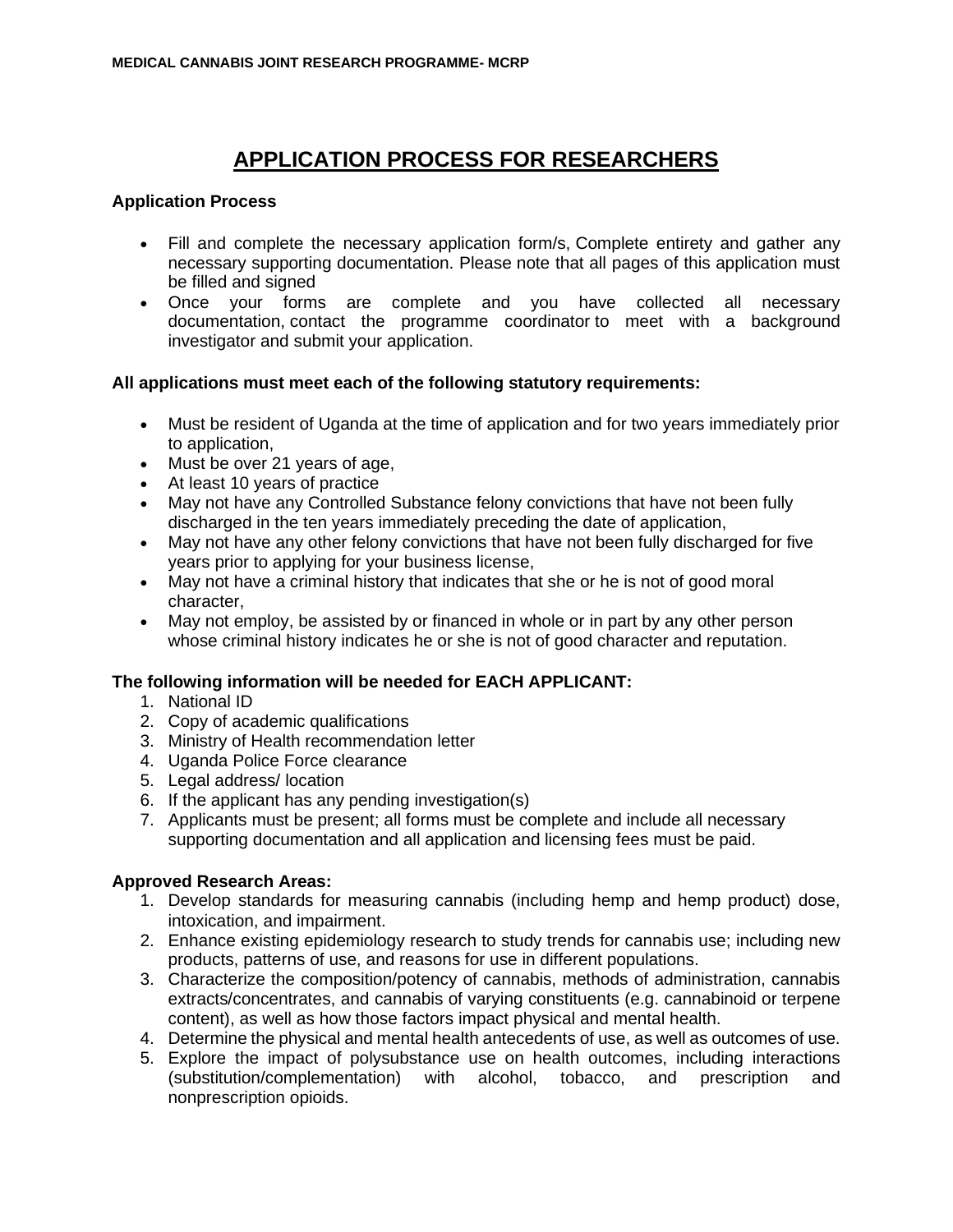- 6. Examine reasons for initiation and continued use of cannabis for therapeutic purposes.
- 7. Investigate the effects of different patterns of cannabis use on brain development, educational attainment, and transition to work and adult roles.
- 8. Identify the effects of maternal cannabis consumption during pregnancy and breastfeeding.
- 9. Develop effective roadside tests for cannabis impairment that can be practically deployed by law enforcement.
- 10. Determine the prevalence of cannabis-involved vehicular crashes and other types of injury or property damage.
- 11. Investigate how cannabis industry practices, including research on marketing, taxes, and prices, impact use and health outcomes
- 12. Determine the impact of international and local cannabis policies and their implementation on use and health outcomes.
- 13. Explore the heterogeneity of regulatory schemes to understand which combinations or components minimize harm to public health.